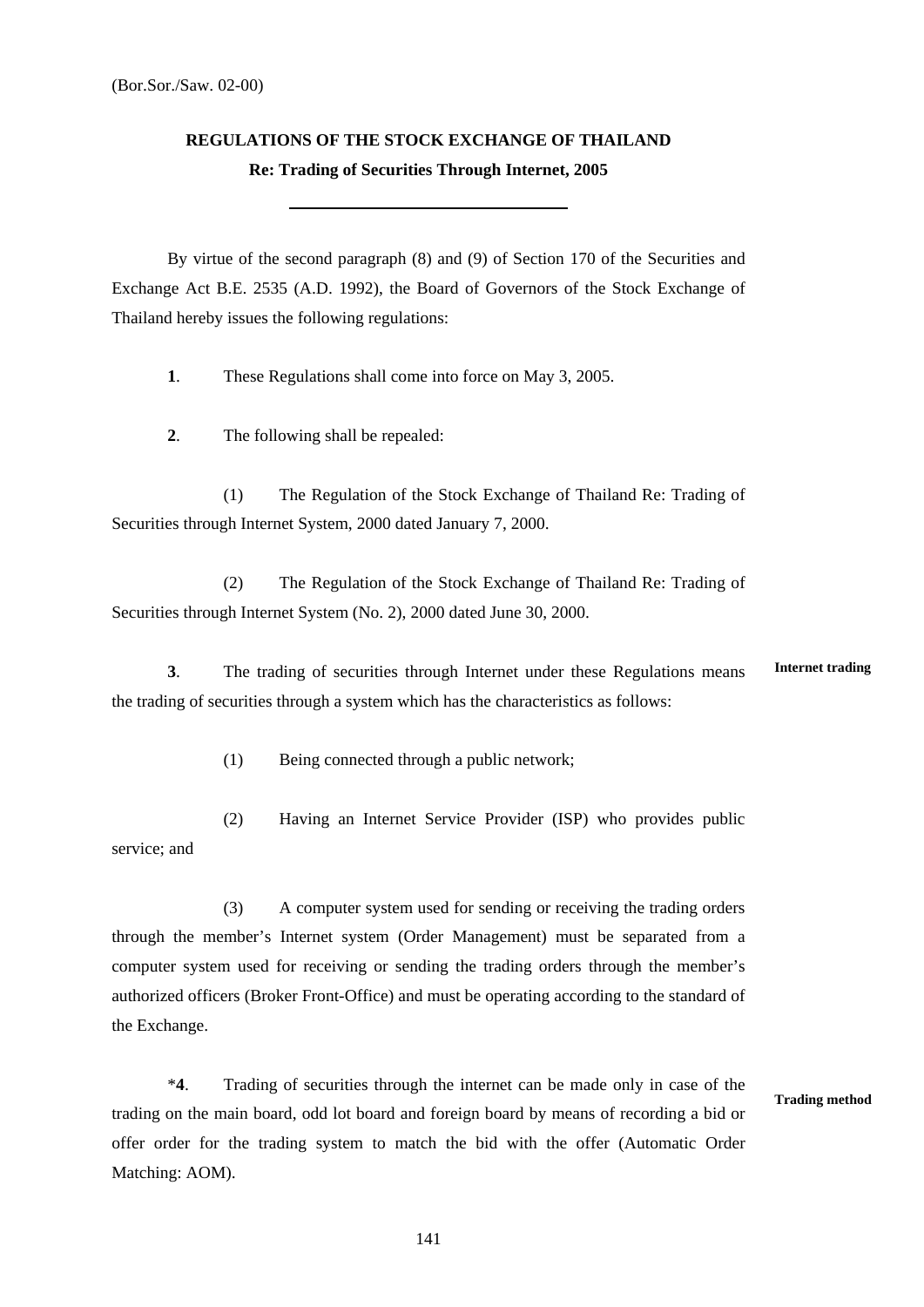\* Trading of securities through the internet under the first paragraph shall be the same as the trading under the Notifications of the Stock Exchange of Thailand to the extent not contrary to or inconsistent with these Regulations:

(1) Trading, Clearing and Settlement of Securities in the Exchange;

- (2) Trading on the Main Board;
- (3) Trading on the Odd Lot Board;

(4) Rules, Condition and Procedures for Trading on the Foreign Board.  *(\*Amended March 23, 2009)* 

**5**. The member may allow its customers to enter the Internet trading orders through the member's computer system only after the permission of the Exchange.

**6**. In order to apply for permission under 5, the member must proceed as follows:

**Application for permission and use of computer program** 

**Connection of computer equipment**

(1) To file the application together with documents or media showing details of the computer program in the member's computer system which link up with computer equipment used in the trading through Internet as designated by the Exchange, with a certification from the member that such computer program is operating in a manner which is not in violation of and is in accordance with the regulations of the Exchange governing trading and does not cause damage to the trading system;

(2) To arrange for a developer of computer program or a person providing examination service to examine and certify, in the form of certification as prescribed by the Exchange, that the computer program under (1) is operating is a manner which is not in violation of and is in accordance with the regulations of the Exchange governing trading and does not cause damage to the trading system;

(3) To be ready in the use of its computer system as follows:

 (a) Having the computer program in the member's computer system which link up with computer equipment used in the trading through Internet and such computer program is operating in a manner which is not in violation of and is in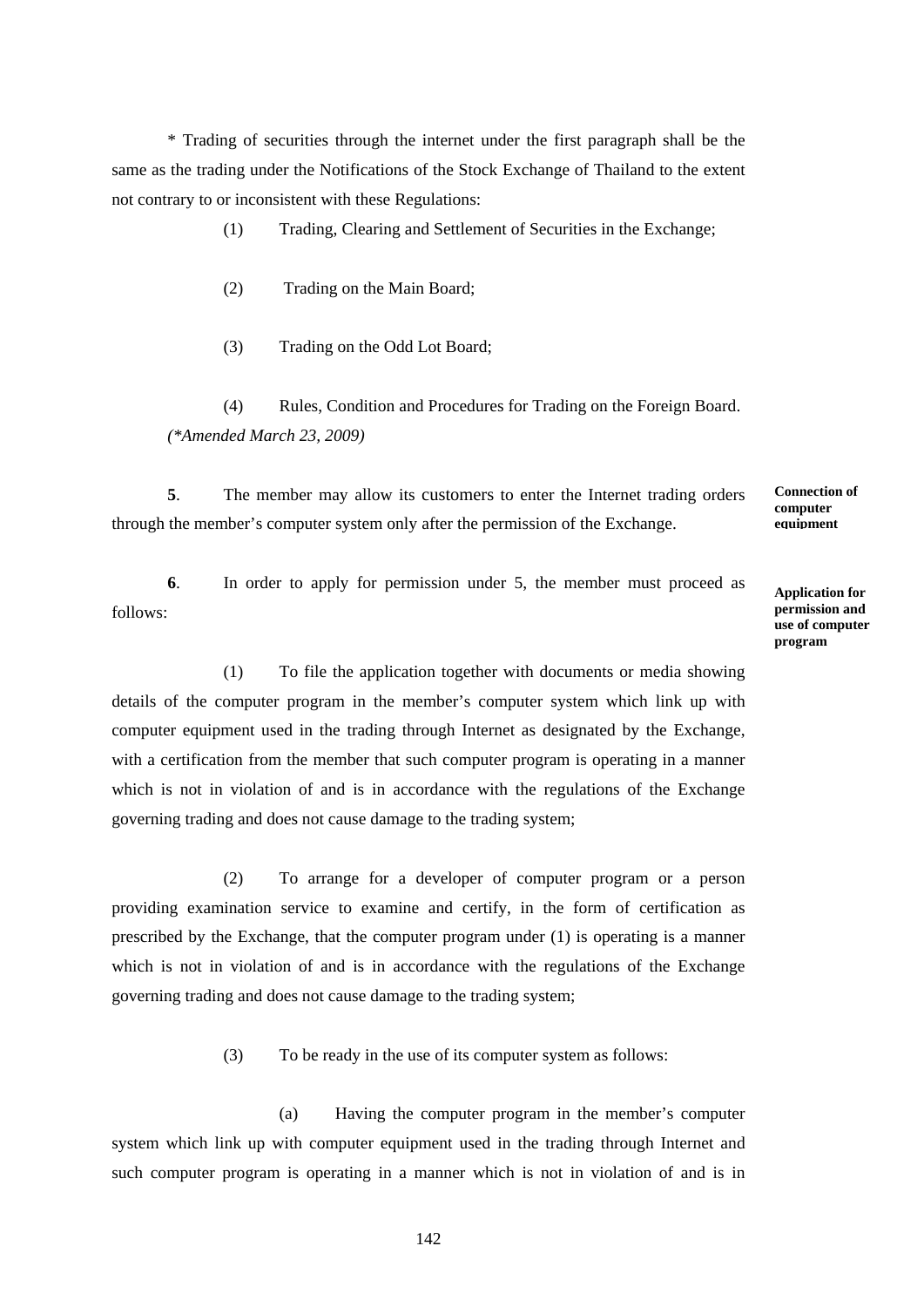accordance with the regulations of the Exchange governing trading and does not cause damage to the trading system;

(b) Having the security management and control which meets the standards of the Exchange as follows:

(b.1) Having security system in the installation site of the member's computer equipment used for providing the Internet trading service (Physical Security);

(b.2) Having network security measure to prevent unauthorized person from entering into the system and being able to acquire or change data from the trading (Network Security);

(b.3) Having authentication measure to confirm that the customer is using the system by himself as well as availability of customer privacy protection (User Authentication and Privacy); and

(b.4) Having the information security standard;

(c) Having an order screening system which meets the standards of the Exchange;

(d) Other matters as prescribed by the Exchange.

**7**. In the event that the member wishes to change or alter the computer program which received the permission under 6, the member file the application together with documents or media showing details of the computer program in the form as prescribed by the Exchange and certify that the computer program changed or adjusted is operating in a manner which is not in violation of and is in accordance with the regulations of the Exchange governing trading and does not cause damage to the trading system;

**Changes which must be permitted by the Exchange** 

Other than as stated in the first paragraph, in case where the member is to make any of the following changes or alterations, the member must obtain permission from the Exchange and arrange for a developer of computer program or a person providing examination service to examine and certify, in the form of certification as prescribed by the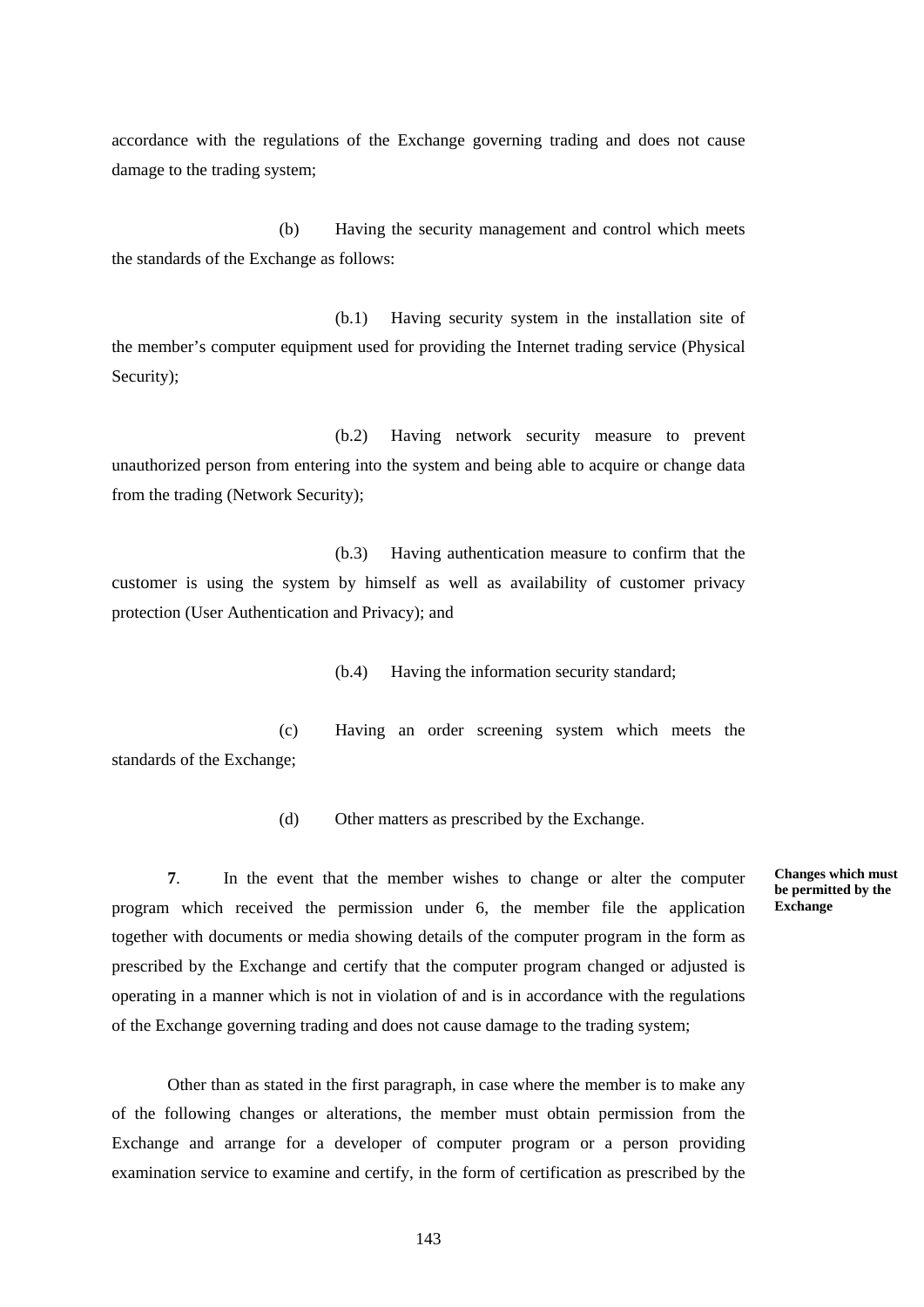Exchange, that such change or alteration does neither cause the computer program to operate in a manner which is in violation of and is not in accordance with the regulations of the Exchange governing trading nor result in damage to the trading system:

- (1) Change of computer program developer;
- (2) Change of computer program technology;
- (3) Change of an Internet Service Provider (ISP);
- (4) Change of network architecture;

(5) Change of functional specification of the member's computer system which is connected with the computer equipment used for internet trading;

(6) Change or alteration of the security management;

(7) Change of installation site of the servers used for providing Internet trading service;

(8) Other matters as prescribed by the Exchange.

**8**. The member shall cause its computer system to examine the customers' trading orders before they constitute the bids or offers in the trading system.

**Minimum particulars in the entry of bids or offers** 

The recording of the bids or offers under paragraph one must also specify the following particulars:

- (1) Customer ID;
- (2) Designated Trader ID.

**9**. The member shall cause its customer to observe the followings: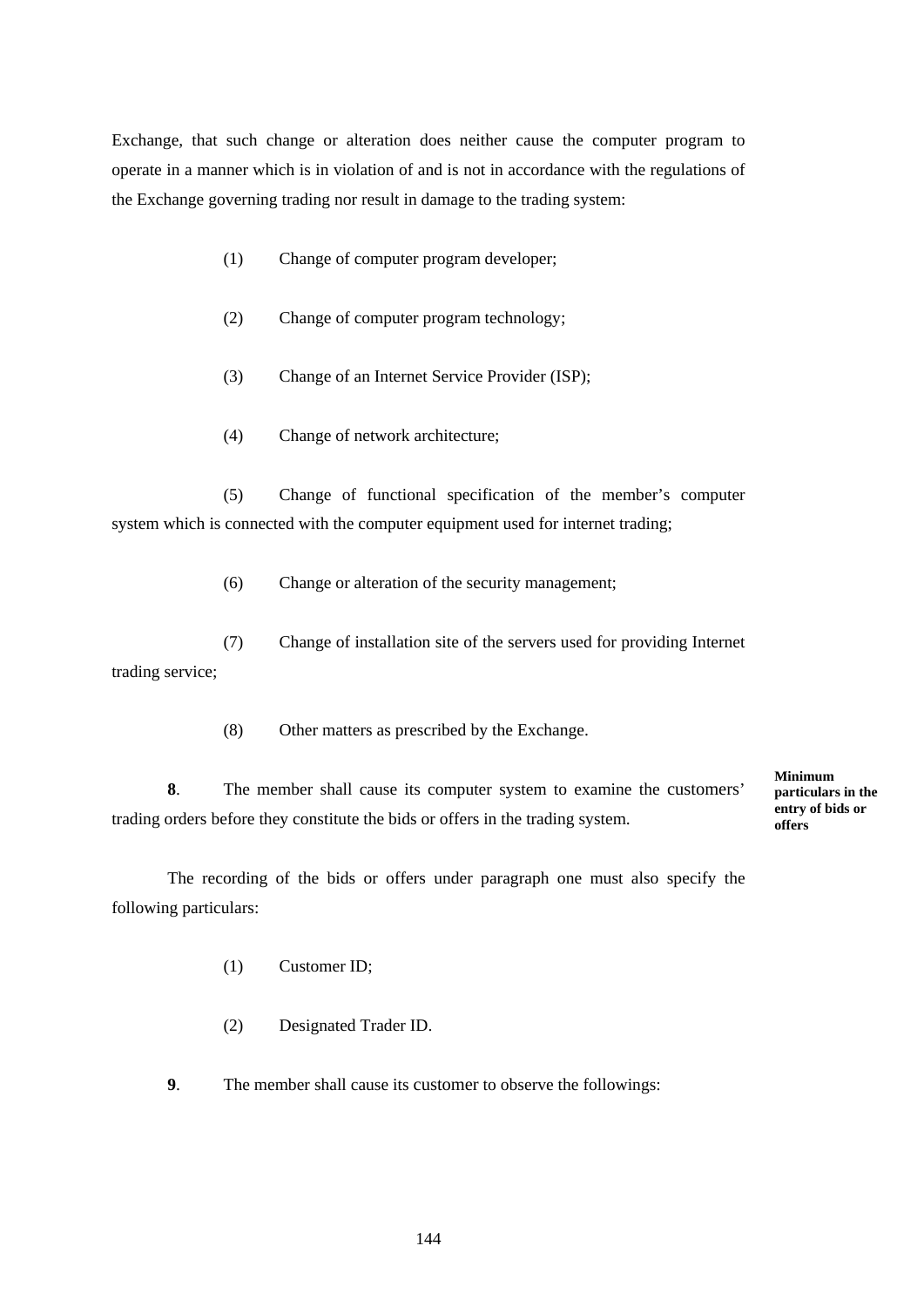(1) Not to use any computer program other than the member's computer program which links up with the computer equipment used in the trading through Internet received permission by the Exchange; and

 (2) Not to allow any other person to link computer equipment with the computer equipment that a customer uses in the trading through Internet which would thereby enable such person to enter a bid or offer order into the member's computer system directly.

 In any case whatsoever, the member must be liable to any damage caused to the trading system due to its permission for the customer to enter bid or offer order into the member's computer system.

**10**. In case that the customer's trading order is in violation of or is not in accordance with the regulations of the Exchange, the resolutions of the Board of Governors of the Exchange and the circular letters of the Exchange governing trading, the member must take any or several steps as follows:

**Steps taken by the member in case of the violation of the Exchange's regulations by customers** 

(1) To inform the customer not to enter such a trading order into the trading system;

(2) To cancel such a trading order of the customer;

(3) To suspend the provision of Internet trading service to the customer.

**11**. In order to supervise the use of computer system or the computer program according to Clause 6, the Exchange may:

**Supervision of the use of computer system or the computer program.** 

(1) inspect the computer program or computer system of the member;

 (2) require the member to change or modify its computer program or computer system; or

 (3) prohibit the member from using its computer program or computer system for a period of time as the Exchange considers appropriate.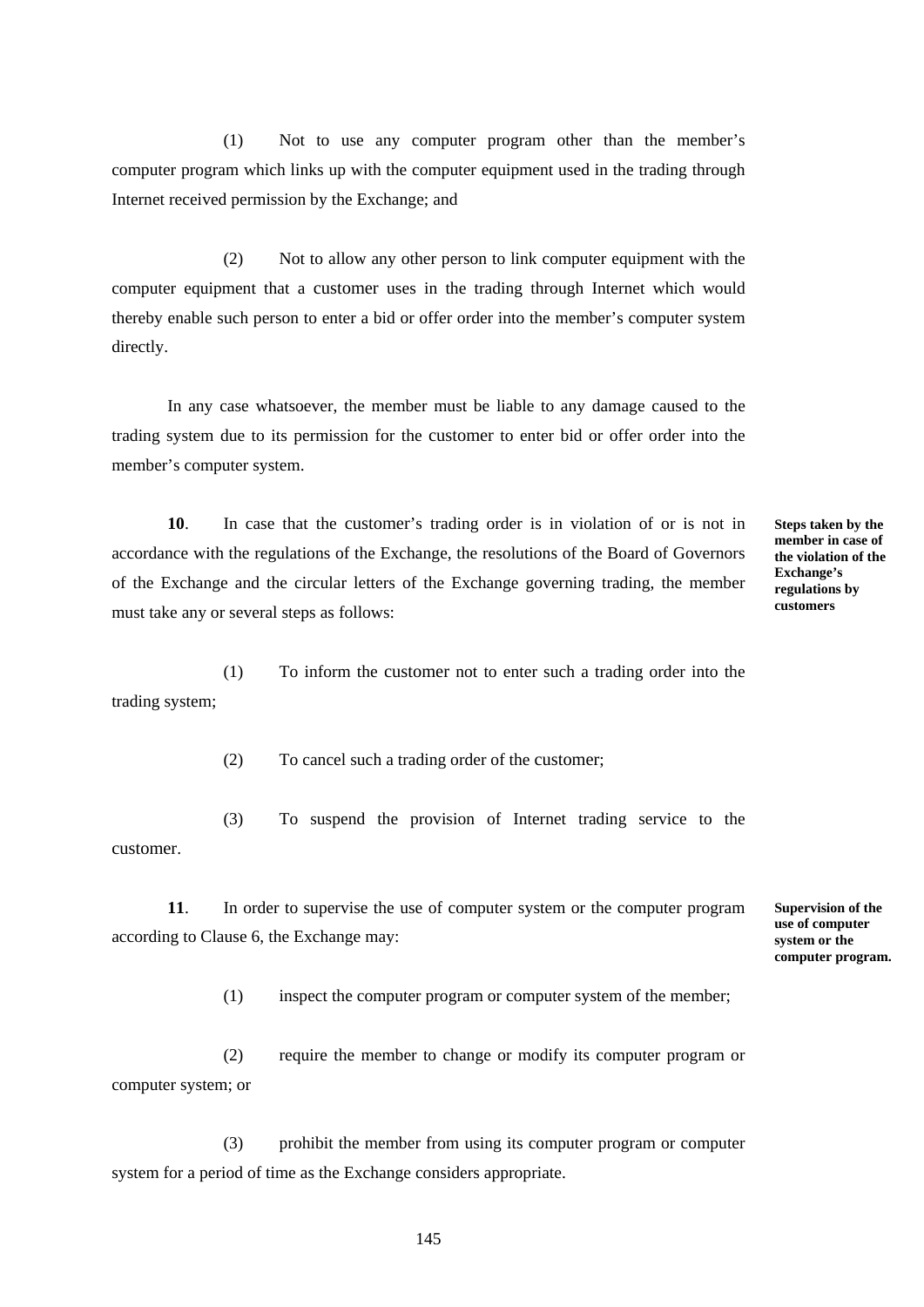**12**. In order to supervise the recording of trading orders through Internet by its customers, the member must proceed as follows:

**Supervision of the entry of trading orders by customers** 

(1) To procure a system for recording of the trading orders into the member's trading system which meets the standard of the Exchange;

(2) To procure measures for protection of the customers' confidentiality;

(3) To procure measures for protection and control of the recording of trading orders by any other person for a customer except that in case of any obstruction where the customer cannot record a trading order into the member's computer system, the customer may assign an authorized officer to record a trading order on his/her behalf;

(4) To store data related to the recording of trading orders by the customer according to the standards of the Exchange, and to deliver such data to the Exchange in case of its request;

(5) To ensure that the customer acknowledge and comply with the regulations of the Exchange, the resolutions of the Board of Governors of the Exchange and the circular letters of the Exchange governing recording of trading orders through Internet, including the prohibitions regarding recording of the improper trading orders.

**13**. In case of any change in the trading system, or the issuance or change in the regulations of the Exchange, the resolutions of the Board of Governors of the Exchange and the circular letters of the Exchange governing trading, the member shall test its computer system as notified by the Exchange.

**14**. In order that the Internet trading under these Regulations are executed in an orderly and proper manner, the Exchange shall prescribe the Internet trading standards for adherence by the members insofar as they are not contradictory to or inconsistent with these Regulations.

**15**. The provisions in the Regulations of the Exchange Re: Trading, Clearing and Settlement of Securities in the Exchange, the resolutions of the Board of Governors of the Exchange and the circular letters of the Exchange which are related thereto shall apply to

**Test of computer system** 

**Issuance of standards of operation of the members** 

**Application of provisions mutatis mutandis**